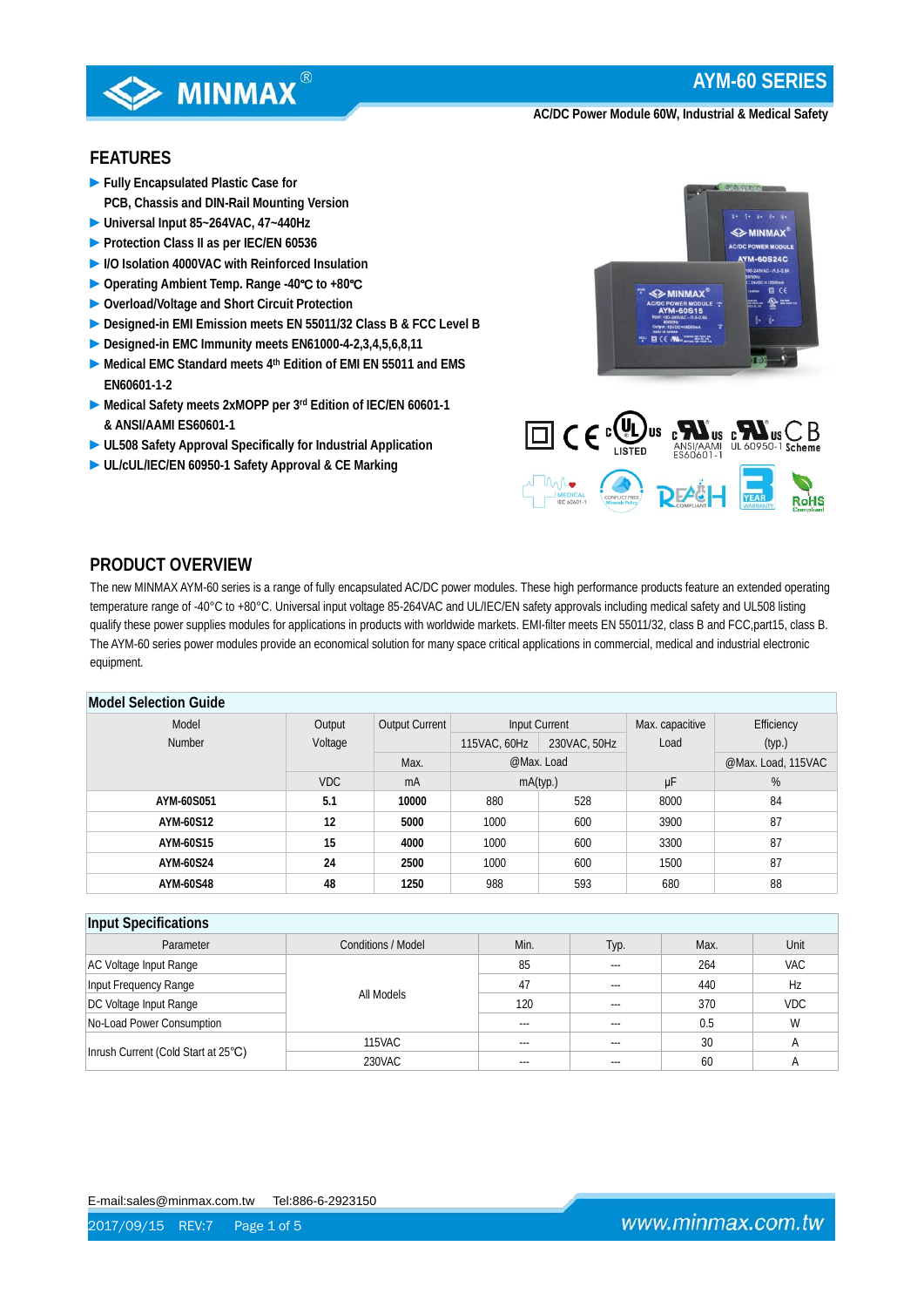

| <b>Output Specifications</b>    |                                                 |                             |       |           |         |                      |
|---------------------------------|-------------------------------------------------|-----------------------------|-------|-----------|---------|----------------------|
| Parameter                       |                                                 | <b>Conditions / Model</b>   | Min.  | Typ.      | Max.    | Unit                 |
| Output Voltage Setting Accuracy |                                                 |                             | ---   | ±1.0      | ±2.0    | %Vnom.               |
| Line Regulation                 |                                                 | Vin=Min. to Max. @Full Load | ---   | ±0.2      | ±1.0    | %                    |
| Load Regulation                 |                                                 | $10=0\%$ to 100%            | ---   | $\pm 0.5$ | ±1.0    | %                    |
| Minimum Load                    | No minimum Load Requirement                     |                             |       |           |         |                      |
|                                 | 0-20 MHz Bandwidth                              | 5.1VDC Output Models        | ---   | 2.0       | 3.0     | $%V_{PP}$ of $V_{0}$ |
| Ripple & Noise $\alpha$         |                                                 | Other Output Models         | $---$ | 1.0       | 1.5     | $\%V_{PP}$ of Vo     |
| Over Voltage Protection         | Zener diode clamp                               | ---                         | 120   |           | % of Vo |                      |
| <b>Temperature Coefficient</b>  |                                                 |                             | ---   | ±0.02     | ---     | $%$ <sup>°</sup> C   |
| Overshoot                       |                                                 |                             | ---   | $---$     | 5       | %                    |
| Over Load Protection            | 85VAC, Hiccup Mode, auto-recovery               |                             | 105   |           |         | %Inom.               |
|                                 | (long term overload condition may cause damage) |                             |       | $--$      |         |                      |
| <b>Short Circuit Protection</b> | Hiccup mode, Automatic Recovery                 |                             |       |           |         |                      |

# **General Specifications**

| <b>OUTURE OPPORTUNITY</b>  |                                                                                                        |                        |       |          |               |  |  |
|----------------------------|--------------------------------------------------------------------------------------------------------|------------------------|-------|----------|---------------|--|--|
| Parameter                  | Conditions                                                                                             | Min.<br>Max.<br>Typ.   |       |          | Unit          |  |  |
| I/O Isolation Voltage      | Reinforced Insulation, Rated For 60 Seconds                                                            | 4000<br>$---$<br>$---$ |       |          | <b>VACrms</b> |  |  |
| Leakage Current            |                                                                                                        | $---$                  | 80    | $---$    | μA            |  |  |
| I/O Isolation Resistance   | 500 VDC                                                                                                | 1000                   | $---$ | $\cdots$ | MΩ            |  |  |
| Switching Frequency        |                                                                                                        | ---                    | 65    | ---      | KHz           |  |  |
|                            | 115VAC, 60Hz                                                                                           | ---                    | 20    | ---      | ms            |  |  |
| Hold-up Time               | 230VAC, 50Hz                                                                                           | ---                    | 80    | ---      | ms            |  |  |
| MTBF (calculated)          | MIL-HDBK-217F@25°C, Ground Benign                                                                      | 125,000<br>Hours       |       |          |               |  |  |
| <b>Protection Class II</b> |                                                                                                        | According IEC/EN 60536 |       |          |               |  |  |
|                            | UL/cUL 60950-1, CSA C22.2 No 60950-1                                                                   |                        |       |          |               |  |  |
|                            | ANSI/AAMI ES60601-1, CAN/CSA-C22.2 No. 60601-1                                                         |                        |       |          |               |  |  |
| <b>Safety Standards</b>    | IEC/EN 60950-1, IEC/EN 60601-1 3rd Edition 2xMOPP                                                      |                        |       |          |               |  |  |
|                            | UL508, CSA C22.2 No.107.1-01                                                                           |                        |       |          |               |  |  |
|                            | UL/cUL 60950-1 recognition (UL certificate), IEC/EN 60950-1 (CB-report), UL/cUL 508 listed certificate |                        |       |          |               |  |  |
| Safety Approvals           | ANSI/AAMI ES60601-1 2xMOPP recognition (UL certificate), IEC/EN 60601-1 3rd Edition (CB-report)        |                        |       |          |               |  |  |

| <b>Environmental Specifications</b> |                                            |                           |       |          |  |  |  |  |  |
|-------------------------------------|--------------------------------------------|---------------------------|-------|----------|--|--|--|--|--|
| Parameter                           | <b>Conditions</b>                          | Min.                      | Max.  | Unit     |  |  |  |  |  |
| Operating Ambient Temperature Range | °C<br>Natural Convection<br>$-40$<br>$+80$ |                           |       |          |  |  |  |  |  |
| Storage Temperature Range           |                                            | $-40$                     | $+95$ | °C       |  |  |  |  |  |
| Humidity (non condensing)           |                                            | $---$                     | 95    | % rel. H |  |  |  |  |  |
| Power Derating                      | Above $+60^{\circ}$ C                      | W/°C<br>2.3               |       |          |  |  |  |  |  |
| Cooling                             |                                            | <b>Natural Convection</b> |       |          |  |  |  |  |  |
| Lead Temperature                    |                                            |                           |       | °C       |  |  |  |  |  |
| (1.5mm from case for 10Sec.)        |                                            | $--$                      | 260   |          |  |  |  |  |  |

E-mail:sales@minmax.com.tw Tel:886-6-2923150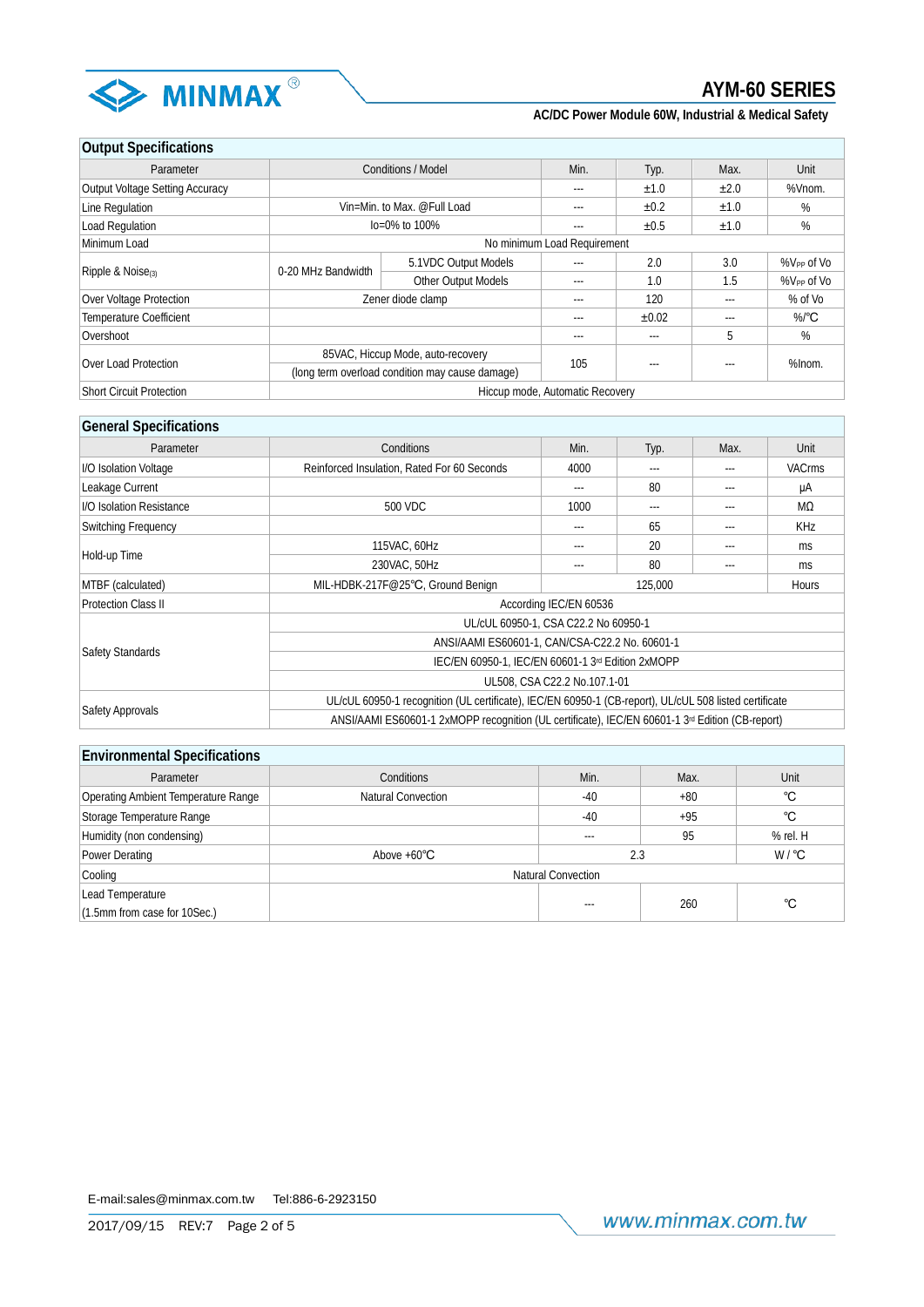

# **EMC Specifications**

| LIVIO OPTUILUULIOITS |                                                        |                                                             |               |               |   |  |  |
|----------------------|--------------------------------------------------------|-------------------------------------------------------------|---------------|---------------|---|--|--|
| Parameter            | Standards & Level<br>Performance                       |                                                             |               |               |   |  |  |
| EMI                  | <b>Conduction and Radiation</b>                        | EN 55011, EN 55032, EN 61000-6-4, EN 61000-6-3, FCC part 15 |               |               |   |  |  |
|                      | EN 60601-1-2 4th, EN 55024, EN 61000-6-2, EN 61000-6-1 |                                                             |               |               |   |  |  |
|                      | ESD.                                                   | EN 61000-4-2 Air $\pm$ 15kV, Contact $\pm$ 8kV              |               | A             |   |  |  |
|                      | Radiated immunity                                      | EN 61000-4-3 10V/m                                          | А             |               |   |  |  |
|                      | <b>Fast transient</b>                                  | EN 61000-4-4 $\pm$ 2kV                                      | Α             |               |   |  |  |
|                      | Surge                                                  | EN 61000-4-5 $\pm$ 1kV                                      | Α             |               |   |  |  |
| <b>EMS</b>           | Conducted immunity                                     | EN 61000-4-6 10Vrms                                         | А             |               |   |  |  |
|                      | <b>PFMF</b>                                            | EN 61000-4-8 30A/m                                          | Α             |               |   |  |  |
|                      | Dips & Interruptions                                   | EN 61000-4-11                                               | 0% of 230VAC  | $0.5$ cycle   | Α |  |  |
|                      |                                                        |                                                             | 0% of 230VAC  | 1 cycle       | Α |  |  |
|                      |                                                        |                                                             | 70% of 230VAC | 25/30 cycle   | Α |  |  |
|                      |                                                        |                                                             | 0% of 230VAC  | 250/300 cycle | B |  |  |

#### **Notes**

- 1 **This product is not designed for use in critical life support systems, equipment used in hazardous environment, nuclear control systems or other such applications which necessitate specific safety and regulatory standards other the ones listed in this datasheet.**
- 2 Specifications typical at Ta=+25℃, resistive load, 115VAC, 60Hz input voltage, after warm-up time rated output current unless otherwise noted.
- 3 Ripple & Noise of PCB mounting type measured with a 0.1μF/50V MLCC and a 1μF/50V Aluminum electrolytic.
- 4 Safety approvals cover frequency 47-63 Hz.
- 5 We recommend to protect the converter by a slow blow fuse in the input supply line.
- 6 Other input and output voltage may be available, please contact factory.
- 7 That "natural convection" is about 20LFM but is not equal to still air (0 LFM).
- 8 Specifications are subject to change without notice.



### **Physical Characteristics**

| Case Size     | 88.9x67.5x34.2mm (3.50x2.66x1.35 inches)          |
|---------------|---------------------------------------------------|
| Case Material | Plastic resin (flammability to UL 94V-0 rated)    |
| Pin Material  | Copper Alloy with Gold Plate Over Nickel Subplate |
| Weight        | 360g                                              |
|               |                                                   |

E-mail:sales@minmax.com.tw Tel:886-6-2923150

www.minmax.com.tw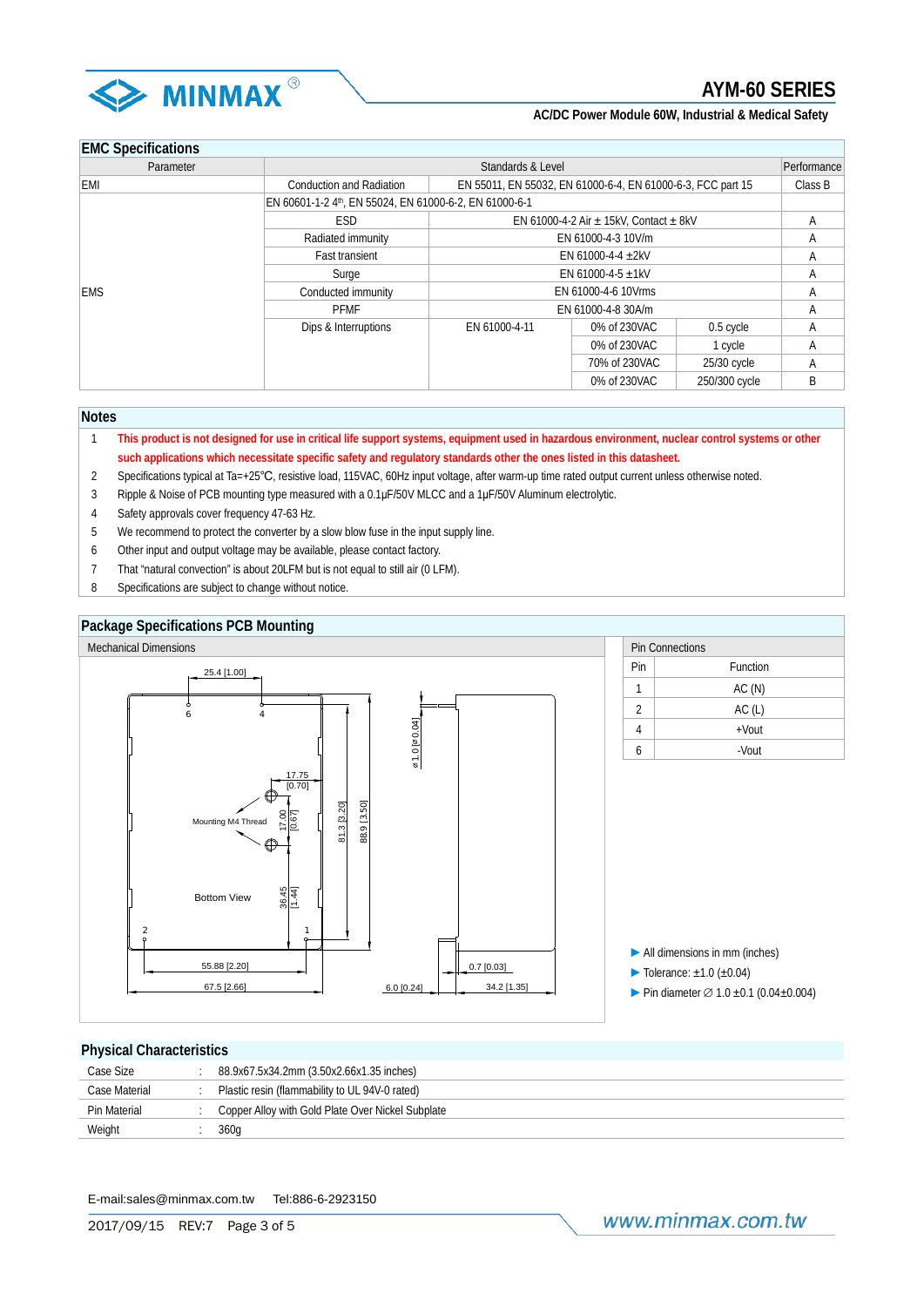



### **Physical Characteristics**

| Case Size     | 112.0x67.8x38.0mm (4.41x2.67x1.50 inches)      |
|---------------|------------------------------------------------|
| Case Material | Plastic resin (flammability to UL 94V-0 rated) |
| Weight        | 380a                                           |

# **Package Specifications with DIN Rail Mounting Bracket**



## **Physical Characteristics**

| Case Size     | 112.0x67.8x38.0mm (4.41x2.67x1.50 inches)      |
|---------------|------------------------------------------------|
| Case Material | Plastic resin (flammability to UL 94V-0 rated) |
| Weight        |                                                |

E-mail:sales@minmax.com.tw Tel:886-6-2923150

www.minmax.com.tw